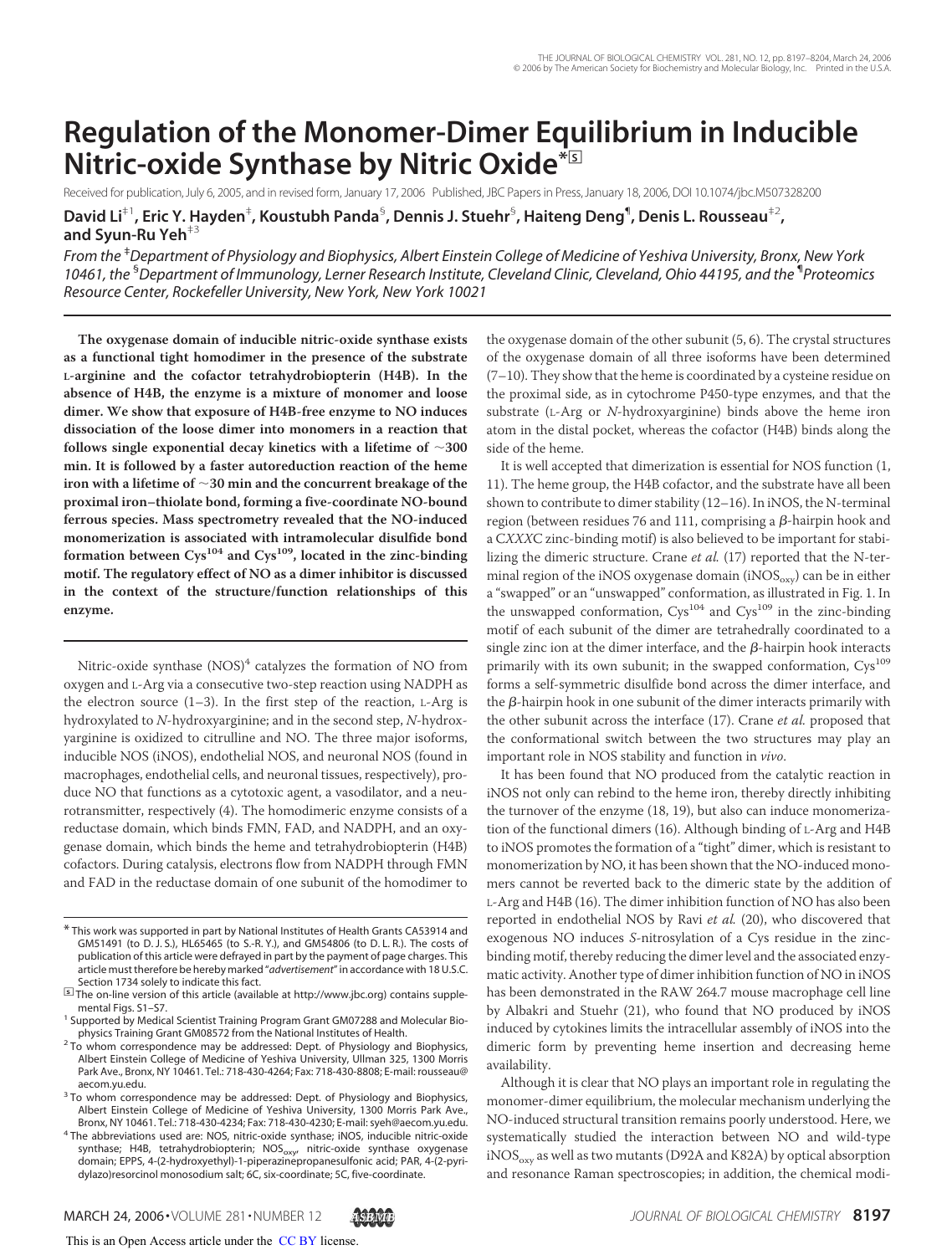FIGURE 1. **Crystal structures of dimeric H4Bbound iNOSoxy.** *a*, the swapped structure (Protein Data Bank code 1QOM) with an intermolecular disulfide bond between the Cys<sup>109</sup> residues from each subunit; *b*, the unswapped structure (Protein Data Bank code 1DF1) with a zinc (shown as an *orange sphere*) coordinated by Cys<sup>104</sup> and Cys<sup>109</sup><br>from each subunit. Cys<sup>104</sup> and Cys<sup>109</sup> are labeled in ball-and-stick representation. The important peptide segments of the two subunits located in the dimer interface are shown in *yellow* and *green*.



fications of the protein matrix induced by NO were examined by mass spectrometry. The data reveal a detailed mechanism of the inhibitory and regulatory effects of NO, as a heme iron ligand, a cysteine-modifying agent, and an inhibitor of dimerization.

### **MATERIALS AND METHODS**

(6R)-5,6,7,8-Tetrahydro-L-biopterin was purchased from Alexis Biochemicals (San Diego, CA). All other reagents were from Sigma. Murine wild-type iNOS<sub>oxy</sub> and mutants were expressed in *Escherichia coli*, purified, and prepared as described previously (17, 22). For urea-containing samples, urea was added from a 12 M stock solution and allowed to equilibrate for 3 h prior to the measurements. To form the NO-bound complexes, 400  $\mu$ l of 1 atm NO was injected into N<sub>2</sub>-purged solutions sealed in an optical cuvette. All spectroscopic measurements were made under anaerobic conditions.

Optical Absorption and Resonance Raman Measurements—Optical absorption and resonance Raman spectra were obtained as described previously (22). For these measurements, the protein was kept in 40 mM EPPS at pH 7.6. The concentrations used are listed in the figure legends. The time-dependent optical spectra were deconvoluted using a program written with Mathcad software (Mathsoft, Cambridge, MA). In each case, the reference for the six-coordinate NO-bound species was taken immediately after the addition of NO. The reference spectrum for the five-coordinate species for all fittings was taken following incubation of the  $4 \text{ M}$  urea-treated sample with NO for  $>$ 15 h. The kinetic traces were fitted using commercial software (Origin, RockWare, Golden, CO).

Mass Spectrometric Measurements-The NO-treated  $iNOS_{ox}$  samples were generated by incubating the enzyme with NO for 12 h under anaerobic conditions at room temperature. The reaction was quenched by purging the NO with argon gas. All samples were then digested aerobically with modified trypsin (sequence-grade; Promega Corp.) in ammonium bicarbonate buffer overnight at 37 °C. All digestion products were desalted, separated by gradient elution with a Dionex reverse phase capillary/nano high pressure liquid chromatography system, and analyzed using an Applied Biosystems QSTAR XL tandem mass spectrometer with the hybrid quadrupole time-of-flight configuration. IDA (information-dependent acquisition) software was employed for automatic acquisition of mass spectrometric and tandem mass spectrometric data. The iNOS<sub>oxy</sub> sample without NO treatment was used as a control. To test the presence of disulfide bonds, half of the digestion products of the urea-treated sample were treated with 10 mm dithiothreitol in 0.1 M ammonium bicarbonate to reduce possible disulfide bonds; the free cysteine residues were then alkylated with freshly prepared iodoacetamide (55 mm in 0.1 m ammonium bicarbonate buffer); and the resulting sample was subsequently subjected to the mass spectrometric analysis.

Size Exclusion Chromatographic Analysis—The Superdex 200 10/30 GL column was purchased from Amersham Biosciences. The iNOS samples (100  $\mu$ l of 10–20  $\mu$ м) were incubated first with 50  $\mu$ м H4B and 5 mM L-Arg for  $>$ 3 h and then with 0 –7 M urea for 3 h. They were loaded onto the column pre-equilibrated with 40 mM EPPS at pH 7.6 at the specified concentrations of urea. The flow rate was 0.35 ml/min for all measurements, which were carried out at 4 °C, and the samples were run for 1.5 column volumes.

The PAR Zinc Chelation Assay—4-(2-Pyridylazo)resorcinol monosodium salt (PAR) was purchased from Sigma. The zinc content was measured by the PAR assay as described previously (23) with slight modifications. The iNOS<sub>oxy</sub> NO complex was prepared as described above. PAR was added to yield a final concentration of 8  $\mu$ m. As a control, PAR was added to a ferric  $NOS<sub>oxv</sub>$  sample at the same concentration. To isolate the contributions in the spectra from PAR in ferric  $\mathrm{iNOS}_{\mathrm{oxy}}$  plus PAR and  $\mathrm{iNOS}_{\mathrm{oxy}}$ ·NO plus PAR, the corresponding  $iNOS<sub>oxv</sub>$  spectra were subtracted.

## **RESULTS**

To evaluate the effect of NO on the dimeric interactions in  $iNOS<sub>oxy</sub>$ , the substrate- and cofactor-free ferric enzyme was subjected to NO, and the reactions were monitored by optical absorption spectroscopy as a function of time. As shown in Fig. 2a, immediately after the addition of NO, a species with a Soret absorption maximum at 439 nm and visible absorption bands at 549 and 580 nm was produced. It was assigned as a six-coordinate (6C) NO-bound ferric  $iNOS_{oxy}$  complex because its spectra are analogous to those of other reported 6C NO-bound NOS complexes (24). The 6C NO-bound ferric enzyme gradually converted to a species with a Soret maximum at  ${\sim}390$  nm over an  ${\sim}300$  min time period with a clear isosbestic point at 411 nm. The new species was assigned as a five-coordinate (5C) derivative of  $iNOS_{oxy}$  because its spectral properties are similar to those of other 5C derivatives of NOS (22, 24). The properties of the 5C species are discussed below. To fur-

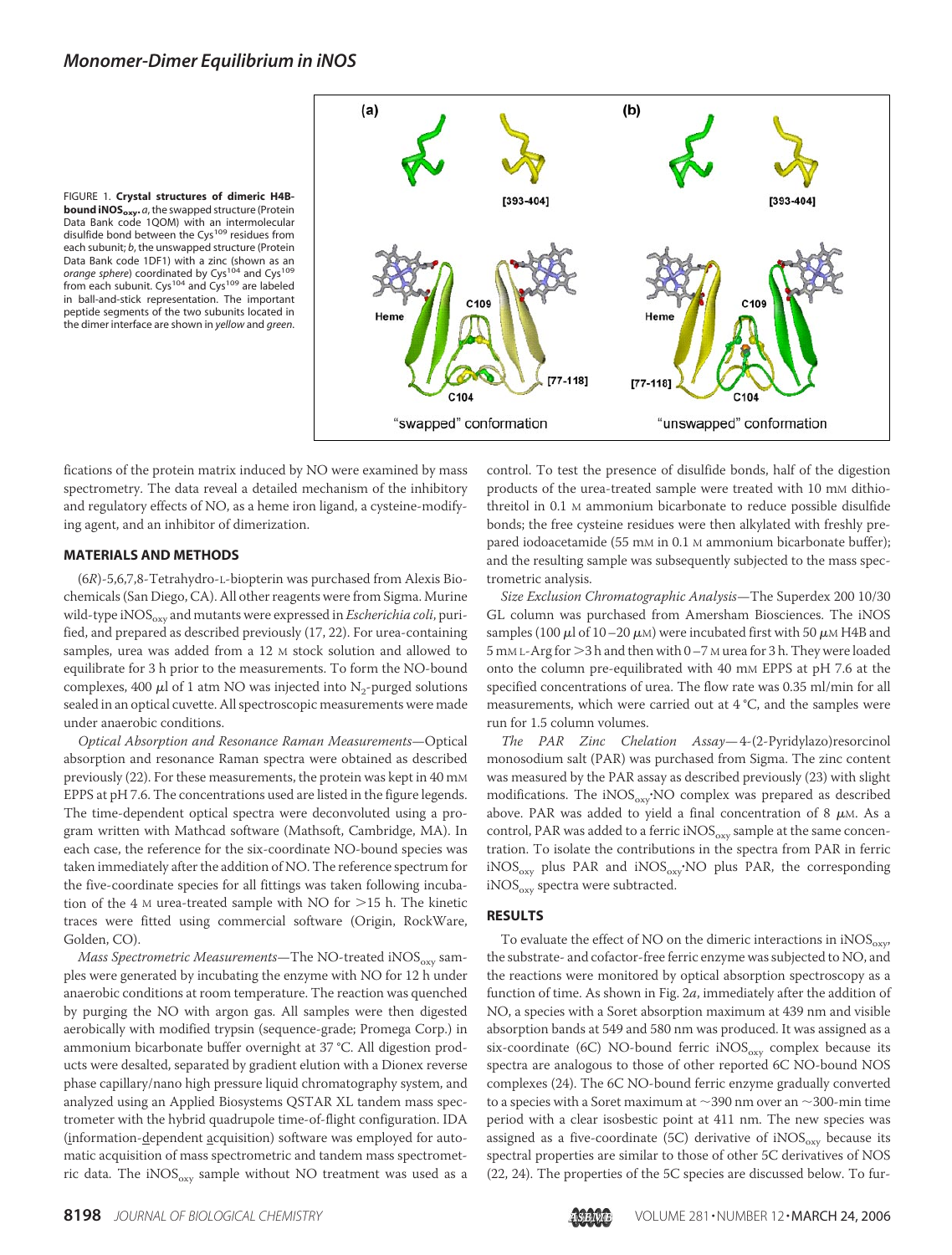FIGURE 2. **Optical absorption spectra of the H4B- and dithiothreitol-free ferric form of iNOSoxy in the absence (***a***) and presence (***b***) of L-Arg (10 mM) as a function of time following exposure to 1 m<sup>M</sup> NO.** The *arrows* indicate the direction of absorbance changes with increasing time. *Insets*, the relative populations of the 5C NObound species as a function of time on the basis of spectral deconvolution of the time-dependent optical absorption data. The *dotted lines* show double exponential fits of the data. The relative amplitudes of the fast to the slow phases are 51/49 in *a* and 33/67 in *b*. The concentrations of the iNOS<sub>oxy</sub> samples were 100 and 90  $\mu$ m in *a* and *b*, respectively.





FIGURE 3. **Optical absorption spectra of the 4 M urea-treated sample (***a***) and the D92A mutant (***b***) of H4B- and dithiothreitol-free ferric iNOSoxy as a function of time following exposure to 1 m<sup>M</sup> NO.** The *arrows* indicate the direction of absorbance changes with increasing time. *Insets*, the relative populations of the 5C NO-bound species as a function of time on the basis of spectral deconvolution of the timedependent optical absorption data. The *dotted lines* show single exponential fits of the data. The concentrations of the iNOS<sub>oxy</sub> samples were 100 and 30  $\mu$ м in *a* and *b*, respectively.

ther evaluate the mechanism of the 6C-to-5C conversion, we deconvoluted each time-dependent spectrum into a linear combination of the spectrum of the 6C NO-bound ferric species and that of the 5C species. Typical examples demonstrating the reliability of the deconvolution process are shown in supplemental Fig. S1. The resulting population of the 5C species is plotted as a function of time in Fig. 2a (inset), and the associated kinetic trace was best fit with a double exponential function with lifetimes of 21 and 287 min. A similar reaction was observed for  $iNOS_{\text{ovV}}$  in the presence of L-Arg as shown in Fig. 2b. Although the kinetic lifetimes (23 and 396 min) were only slightly altered upon the addition of L-Arg, the relative amplitude of the slow phase increased from 49% in the absence of L-Arg to 67% in its presence.

The conversion of the 6C NO-bound ferric derivative to the 5C species was inhibited by the binding of H4B, either with or without L-Arg (supplemental Fig. S2). On the basis of gel filtration analysis, Panda and co-workers (15) have reported that, in the absence of H4B,  $iNOS<sub>oxv</sub>$  is in equilibrium between a monomeric form and a "loose" dimeric form and that L-Arg binding shifts the equilibrium toward the loose dimer, whereas H4B binding generates a tight dimer. Accordingly, we postulated that the production of the 5C species in the reaction shown in Fig. 2 was a consequence of the lack of strong dimeric interactions in the absence of H4B. We attribute the slow phase to the reaction of the loose dimer because the amplitude of the slow phase increased from 49 to 67% when L-Arg was added, and we attribute the fast phase to the reaction of the monomeric fraction of the iNOS $_{\rm oxy}$  samples because it decreased correspondingly in the presence of L-Arg.

To test this hypothesis, we examined the reaction between the mono-

meric form of  $iNOS<sub>oxv</sub>$  and NO using a urea-induced monomer as a model. It has been reported that 5 M urea induces 100% conversion of the dimeric enzyme into monomers, but it is accompanied by significant loss of the heme group because of denaturation; on the other hand, reducing the urea concentration to 3  $\mu$  can induce only  $\sim$ 94% of the dimer to convert to its monomeric form (15). To find the best conditions for generating the monomeric enzyme without denaturation, we titrated iNOS<sub>oxy</sub> with urea and found that 4  $\mu$  urea was an optimum condition for generating the monomeric enzyme without heme loss (supplemental Fig.  $S3a$ ). The monomeric state of the 4 M urea-treated  $iNOS<sub>orv</sub>$  sample was confirmed by MALDI-TOF mass spectrometric measurements (data not shown) and by gel filtration analysis (supplemental Fig. S4). As shown in Fig. 3a, exposure of 4 M urea-treated  $iNOS<sub>oxv</sub>$  to NO instantaneously produced a 6C NO-bound ferric species with a Soret maximum at 439 nm, just as observed in the urea-free samples shown in Fig. 2; in addition, an analogous spectral transition from the 6C NO-bound ferric derivative to a 5C species was observed, although with altered kinetics. To gain quantitative information, the population of the 5C species was estimated by spectral deconvolution of the optical absorption data and was plotted as a function of reaction time in Fig. 3a (inset). The resulting kinetic trace was best fit with a single exponential function with a lifetime of  $\sim$ 30 min. This lifetime is similar to that of the fast phase (21–23 min) obtained in the absence of urea (Fig. 2), consistent with the scenario that the fast phase originates from the monomeric enzyme. It should be noted that, in the gel filtration measurements in 4 M urea, a small amount of dimer was detected, but its elution volume was spread out compared with that in the absence

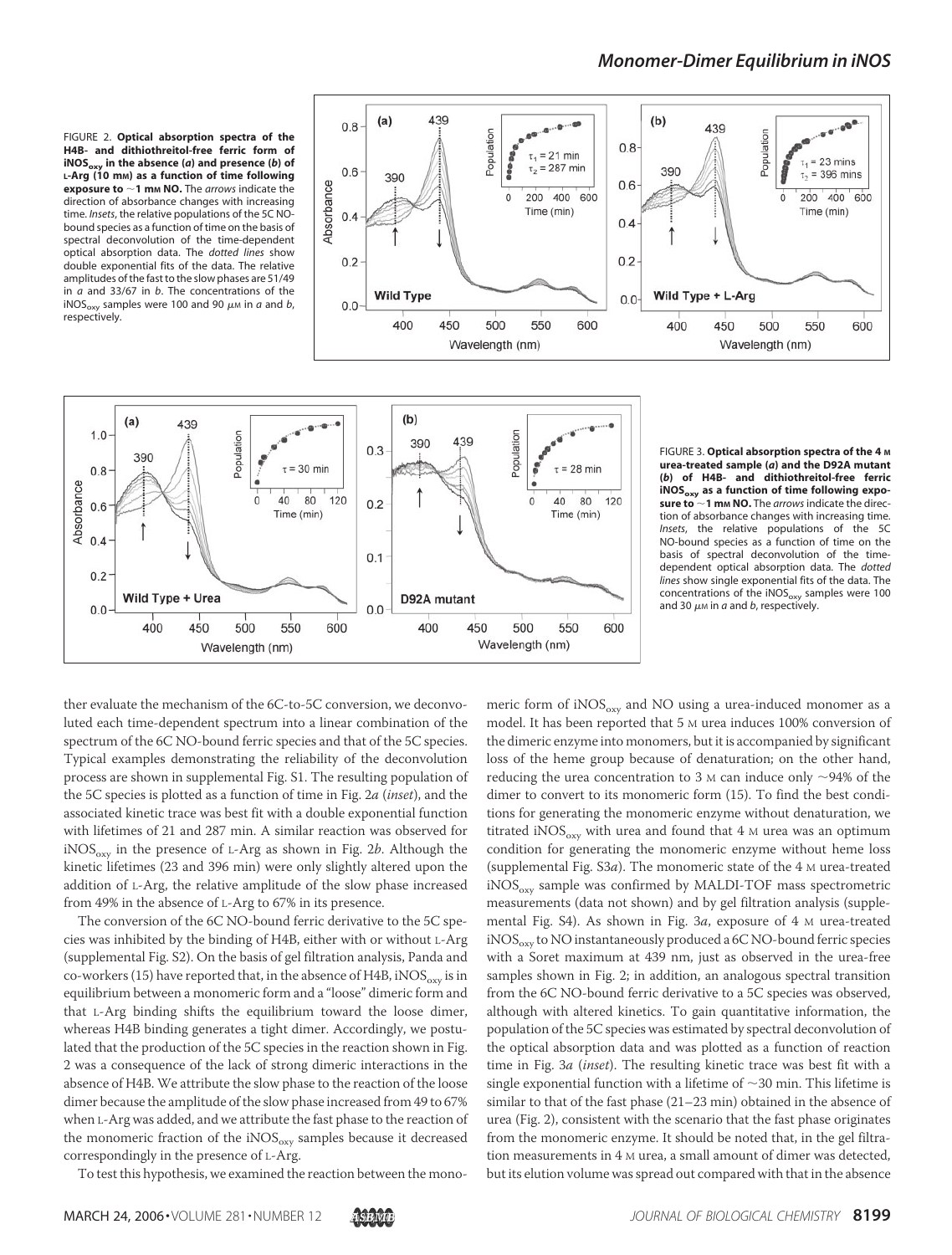

FIGURE 4. **Resonance Raman spectra of the 5C NO-bound species generated from the ferric derivative of iNOSoxy in the absence and presence of 4 <sup>M</sup> urea and the 5C NO-bound ferrous derivative.**All spectra were obtained at an excitation wavelength at 406.7 nm. The *asterisks* denotes the plasma lines from the laser. The vibrational mode at 588 cm $^{-1}$  is associated with urea.

of urea. We attribute it to some very loose dimer, which reacted with NO as rapidly as the monomer.

To further confirm that the fast phase indeed originates from the monomeric derivative and to eliminate any possible side effects caused by the addition of urea, the NO reaction was examined using two  $iNOS<sub>oxy</sub>$  mutants (D92A and K82A) that adopt a pure monomeric conformation in the absence of H4B (25). Fig. 3b shows the time-dependent optical absorption spectra of the D92A mutant of  $iNOS<sub>orx</sub>$  following exposure to NO. Again, the instantaneously formed 6C NO-bound enzyme with a Soret band at 439 nm converted to the 5C species with a Soret maximum at 390 nm and a single exponential decay rate of  $\sim$  28 min, similar to that observed in the urea-stabilized monomeric wildtype enzyme sample. Similar kinetic behavior was observed with the K82A mutant (supplemental Fig. S3b), confirming that the 20–30-min kinetic phase originates from the monomeric form of the enzyme.

On the basis of these data, we concluded that NO binding to the ferric protein in either the monomeric or dimeric state instantaneously produces a 6C NO-bound ferric derivative with indistinguishable optical absorption spectra with a Soret transition maximum at 439 nm. Subsequently, the fast phase is attributed to the transition from the 6C NO-bound state of the monomeric protein  $([M-NO]_{6C})$  to the 5C species  $([M]_{5C-NO})$ , whereas the slow phase is ascribed to the same reaction originating from the loose dimer  $([D-NO]_{6C})$  as described in Equation 1.

$$
[D\text{-}NO]_{6C}\,\to\,[M\text{-}NO]_{6C}\,\to\,[M]_{5C\text{-}NO}\qquad\text{(Eq. 1)}
$$

Here, the formation of the 5C species is rate-limited by the monomerization of the dimer with an apparent lifetime of  $\sim$ 300 – 400 min.

To gain insights into the nature of the 5C species, the NO-treated samples were examined by resonance Raman spectroscopy. As shown in Fig. 4, the resonance Raman spectra of the 5C species with a Soret maximum at 390 nm generated in the presence and absence of urea are very similar (upper and middle traces), indicating that the two 5C species are the same. Because these spectra are virtually identical to those of 5C NO-bound ferrous derivatives of a variety of heme proteins as characterized by the heme modes located at 349, 677, and 756  $\rm cm^{-1}$  and a broad Fe–NO stretching mode  $(v_{\rm Fe-NO})$  in the 520–526 cm<sup>-1</sup> region (26–30), the resonance Raman spectrum of the 5C NO-bound ferrous derivative of the iNOS<sub>oxy</sub> complex was also obtained (Fig. 4, lower trace). Here, the 5C NO-bound ferrous derivative was formed by directly adding NO to the substrate- and cofactor-free ferrous enzyme because the conversion of the 6C ferrous NO complex to its 5C form has been demonstrated previously in both  $iNOS_{oxy}$  and neuronal  $NOS_{oxy}$  by Stuehr and co-workers (31, 32). The small differences in the 378 and 524  $cm^{-1}$  regions are attributed to differences in the contributions of the laser plasma lines. The identical features in the three traces shown in Fig. 4 indicate that exposure of the *ferric* derivative of H4B-free iNOS $_{\rm oxv}$ to NO leads to the reduction of the ferric heme iron to the ferrous form and the breakage of the proximal iron–thiolate bond. According to Equation 1, the dimer-to-monomer conversion occurs prior to the reduction to the 5C ferrous form. This is consistent with prior reports of monomerization induced by the presence of NO, although we cannot exclude the less likely possibility of a direct reduction of the enzyme to the ferrous form prior to dissociation of the dimer.

To determine whether NO causes any chemical modifications of the polypeptide chain of  $iNOS_{oxy}$ , we carried out mass spectrometric measurements of the NO-treated samples. All samples examined were first subjected to trypsin digestion prior to mass spectrometric analysis. The major modification in the mass spectra of the NO-treated samples versus the control sample without NO treatment was the enhancement of the three fragment ions at  $m/z$  581.94, 640.27, and 743.85 as shown in Fig. 5. The charge states of the three fragments were determined to be  $+3$ ,  $+3$ , and  $+2$ , respectively, on the basis of their characteristic isotopic distributions. The parent masses of the ion peaks at  $m/z$  581.94 and 743.85 (1742.82 and 1485.70 Da, respectively) calculated based on the charges are exact matches with two expected trypsin cleavage products of iNOS<sub>oxy</sub> corresponding to peptide fragments 82–97 and 393–404, respectively. These assignments were confirmed by the tandem mass spectrometric data (data not shown).

Intriguingly, all observed fragment ion peaks in the mass spectra can be accounted for by the expected trypsin cleavage products, except the triply charged ion at  $m/z$  640.27 with a parent mass of 1917.81 Da. We found that this ion peak is an exact match of peptide fragments 98–105 and  $108-117$  disulfide bond-linked through  $Cys^{104}$  and  $Cys^{109}$ . This assignment was confirmed by the tandem mass data shown in supplemental Fig. S5. To further verify the disulfide-bonded peptide fragments, the trypsin-digested fragments of the NO-treated sample (in the presence of 4 M urea) were reduced by dithiothreitol (to reduce the disulfide bond) and alkylated by iodoacetamide (to alkylate the reduced free cysteine residues). This treatment resulted in the appearance of a doubly charged ion at  $m/z$  553.76, the parent mass (1105.5 Da) of which is an exact match for peptide fragment 108–117 with a carbamidomethylated cysteine residue, at the expense of the fragment ion peak at  $m/z$  640.27 (supplemental Fig. S6). The modified fragment 98 -105 was not observed, possibly because of its low ionization propensity. These data further confirmed the presence of the disulfide-linked peptide fragment 98–105/108–117. It is important to note that, other than a very small contribution from a Cys<sup>109</sup>-Cys<sup>109</sup> disulfide-bonded fragment (data not shown), no other disulfide-linked trypsin-digested  $iNOS_{\rm oxv}$ fragments were observed; furthermore, no fragments were found to contain any NO-derivatized amino acids. This is in contrast to the results of NO treatment of nitrophorins, in which the proximal cysteine bond becomes ruptured and nitrosylated (33, 34).

Because the enzyme is in a monomeric state in the presence of 4 M urea, the formation of the disulfide-linked peptide fragment 98–105/108–117 must be a result of intramolecular rather than intermolecular interactions. Taken together, these data indicate that the NO-induced monomerization of the loose dimer is coupled to an intramolecular disulfide bond formation between cysteine residues at positions 104 and 109 and that the monomerization process exposes peptide fragments 82–97 and 393–404 to solvent,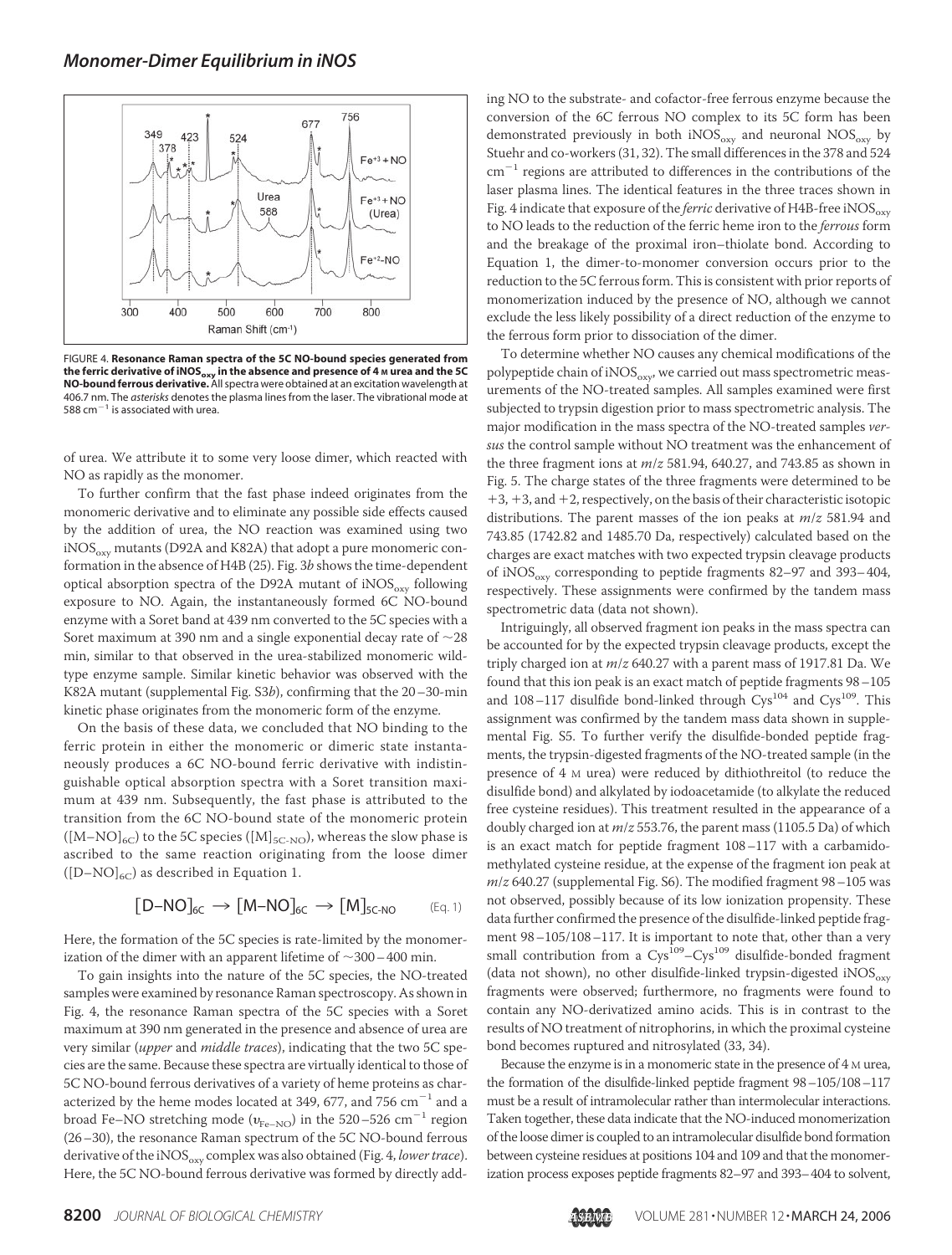## *Monomer-Dimer Equilibrium in iNOS*



FIGURE 5. M<mark>ass spectra of the NO-treated iNOS<sub>oxy</sub> samples with (*traces a*) and without (*traces b*) pretreatment with 4 m urea and the control sample without NO treatment<br>(*traces c*). All samples were digested with por</mark> disulfide-linked fragment 98 –105/108 –117, and fragment 393– 404) that underwent the largest change in intensity in response to the NO treatment. In each panel, the zero positions were displaced for clarity. The equally spaced peaks associated with each fragment are a result of hydrogen/deuterium isotopic substitution; based on the spacing, the charge state of each fragment ion was determined as indicated in *parentheses*. The identity of each fragment was confirmed by tandem mass spectrometry. *amu*, atomic mass units.

making them more accessible to trypsin digestion as reflected by the enhancement of the corresponding fragment ion peaks shown in Fig. 5.

#### **DISCUSSION**

The data presented here clearly demonstrate that, in the absence of H4B, the ferric derivative of iNOS $_{\rm oxy}$  is in equilibrium between a monomeric state and a loose dimeric state. Furthermore, L-Arg binding to the enzyme shifts the equilibrium toward the loose dimeric state, whereas the addition of H4B locks the enzyme in a tight dimeric state that resists NO-induced monomerization. The NO-induced monomerization in the loose dimer is associated with the formation of an intramolecular disulfide bond between  $Cys^{104}$  and  $Cys^{109}$ , located in the zinc-binding motif in the dimer interface. The resulting monomeric enzyme with a 6C NO-bound heme iron gradually converts to a 5C NO-bound ferrous species because of the reduction of the heme iron and the concomitant breakage of the proximal iron–thiolate bond.

Autoreduction Mechanism—One possible mechanism to account for the conversion of the 6C NO-bound ferric derivative to the five-coordinate NO-bound ferrous form is a heterolytic cleavage of the proximal iron–thiolate bond:  $\text{Cys}^-$ – $\text{Fe}^{3+}$ – $\text{NO} \rightarrow \text{Cys}^*$  +  $\text{Fe}^{2+}$ – $\text{NO}$ . To test this mechanism, we re-examined the NO reaction with 4 M urea-treated  $iNOS<sub>oxy</sub>$  as a function of the NO concentration. We found that the formation rate of the 5C species increased approximately linearly as the NO concentration increased (data not shown). Because the  $S_n$ 1-type heterolytic cleavage reaction predicts an NO concentration-independent kinetic process, this mechanism is excluded.

NO-mediated conversion of a 6C NO-bound ferric protein to a 6C NO-bound ferrous protein has been well documented for histidineligated heme proteins such as hemoglobin and myoglobin (35–37). In these cases, exposure of the ferric protein to NO first produces a 6C NO-bound ferric heme via displacement of the distal water ligand by NO (Equation 2).

$$
His-Fe^{3+}-H_2O\,+\,NO\,\rightarrow\, His-Fe^{3+}-NO\,+\,H_2O\quad\quad \ (\text{Eq. 2})
$$

The formation of the 6C NO-bound ferric heme is followed by autoreduction of the heme iron, leading to the formation of a 6C NO-bound ferrous heme. Three different mechanisms have been proposed to account for the NO-induced heme iron reduction reaction. In the first mechanism, proposed by Chien (35) and by Hoshino et al. (38), a basecatalyzed conversion of the 6C NO-bound ferric form to a nitrite-bound ferrous derivative  $(\text{His-Fe}^{2+}{-}\text{NO}_2^-)$  is followed by displacement of the

heme-bound nitrite with a second NO molecule to form the NO-bound reduced heme (His–Fe<sup>2+</sup>–NO). In the second mechanism, postulated by Ehrenberg and Szczepkowski (39), a rate-limiting heterolytic cleavage of the distal iron–NO bond, generating His–Fe<sup>2+</sup> and NO<sup>+</sup>, is followed by coordination of a second NO molecule. In the third mechanism, proposed by Addison and Stephanos (36), the reduction of the NO-bound ferric heme is induced by nucleophilic attack by a second NO, resulting in a metastable species (NO-Fe<sup>3+</sup>-NO), which rapidly converts to a ferrous form with the release of  $NO<sup>+</sup>$  and rebinding of the proximal His ligand.

In all three mechanisms, the reductant is the exogenous NO, which is oxidized to either a nitrite or a nitrosonium ion (NO ). In a recent study, NO-induced autoreduction was observed in hemoglobin from a clam, Scapharca inaequivalvis (37). In that work, a 6C NO-bound ferrous species was observed instantaneously following the addition of NO to the ferric species. The authors proposed that the reaction follows the Addison and Stephanos (36) type of mechanism and that the absence of any detectable 6C NO-bound ferric derivative suggests that the overall reaction is rate-limited by the binding of NO to the ferric protein (Equation 2) instead of the following autoreduction reaction. More interestingly, it was shown that the nitrosonium ion  $(NO<sup>+</sup>)$  released from the autoreduction reaction is able to nitrosylate a Cys residue to form an S-nitrosylated species (SNO).

On the basis of the current data, we postulate that monomeric 6C NO-bound ferric  $iNOS_{oxy}$  is first reduced to the 6C NO-bound ferrous derivative by a mechanism similar to that proposed by Addison and Stephanos (36). Studies of the pH dependence of the reactions are needed to determine the contribution of the mechanism described by Chien (35) and Hoshino et al. (38). The formation of the ferrous derivative is followed by a homolytic cleavage of the proximal iron–thiolate bond to produce the 5C NO-bound ferrous species (Equations 3 and 4).

$$
Cys^- - Fe^{3+} - NO + NO \rightarrow Cys^- - Fe^{2+} - NO + NO^+
$$
 (Eq. 3)  
\n $Cys^- - Fe^{2+} - NO \rightarrow Cys^- + Fe^{2+} - NO$  (Eq. 4)

Because the 6C NO-bound ferrous derivative was not observed during the reaction, the reaction must be rate-limited by the autoreduction process described in Equation 3. This is consistent with the results reported by Abu-Soud et al. (31, 32), who found that, at 10 °C, the conversion of 6C NO-bound ferrous  $iNOS_{oxy}$  to its 5C NO-bound derivative exhibits a lifetime of 4.6 min, which is much shorter than that

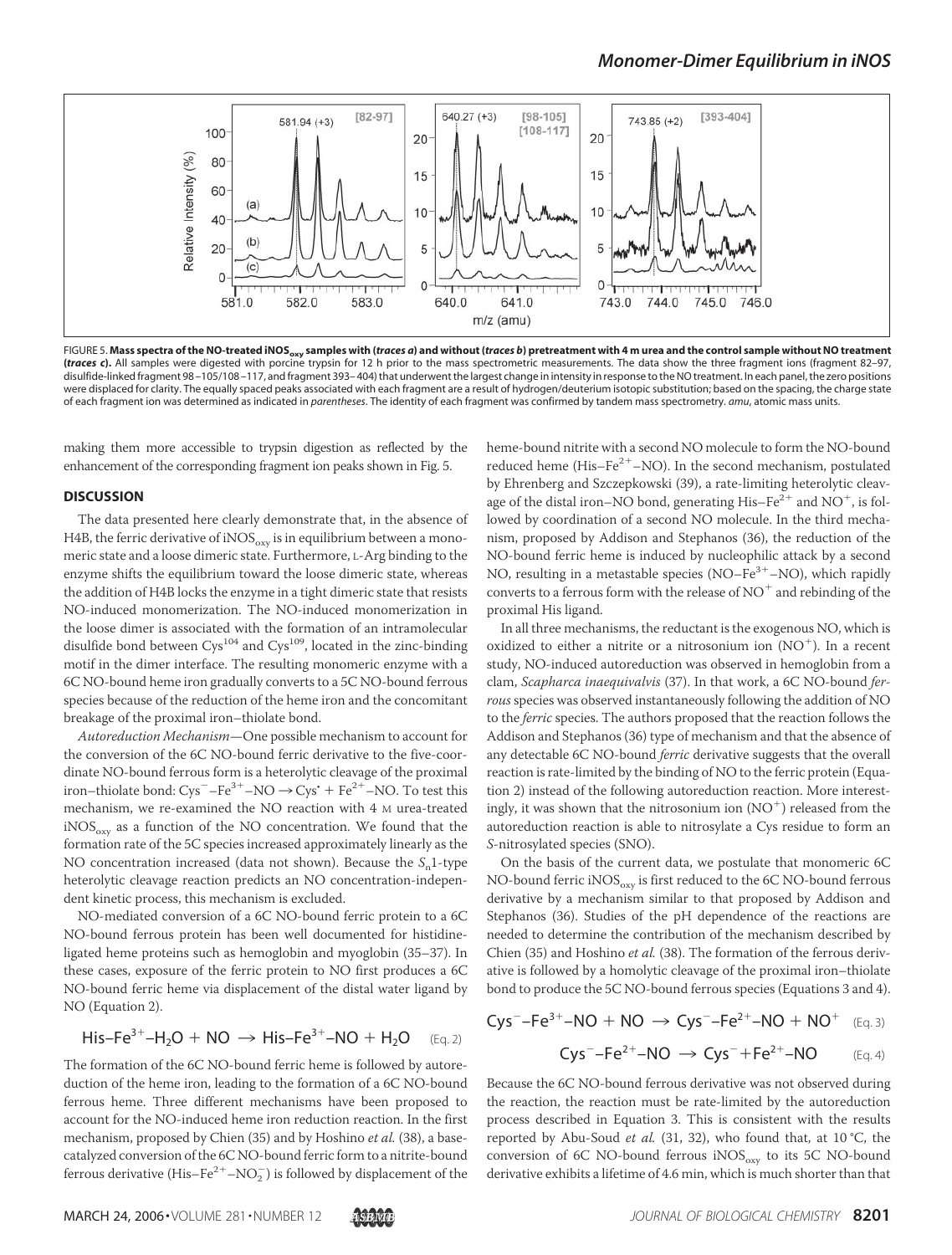## *Monomer-Dimer Equilibrium in iNOS*

of the overall formation rate of the 5C species observed here. We propose that the  $\text{NO}^+$  released from the autoreduction process can diffuse to the zinc-binding site and nitrosylate  $Cys^{104}$  or  $Cys^{109}$ , leading to intramolecular disulfide formation between these two residues, as will be discussed in more detail below. In a previous study (22), we reported that H4B binding to NO-bound ferric iNOS $_{\rm oxy}$  brings about a significant out-of-plane distortion of the heme that perturbs the electronic properties of the heme iron, making it more difficult to reduce. The resistance of H4B-bound  $iNOS_{oxy}$  to NO-induced autoreduction reported here can be attributed in part to the same origin.

Although it is well known that the 6C NO-bound ferric derivatives of myoglobin and hemoglobin are susceptible to autoreduction, the resulting 6C NO-bound ferrous species can be quite stable. On the other hand, the 6C NO-bound ferrous species found in several other heme protein systems, especially those involved in NO sensing and binding functions such as soluble guanylate cyclase (40), cytochrome  $c'$  (41), and other heme-based sensors (42), are labile. They readily convert to 5C NO-bound ferrous derivatives because of a weakened proximal iron–His bond. For thiolate-ligated heme protein systems such as cytochrome P450 and NOS (the H4B-bound form), the 6C NO-bound ferric complexes are typically more resistant to autoreduction because of the electron donating capability of the proximal cysteine thiolate that stabilizes the higher oxidation state of the heme iron. However, autoreduction and the associated breakage of the proximal iron– thiolate bond due to the changes in the electronic properties of the proximal thiolate ligand or the electrostatic environment of the distal NO-binding site have been reported in these protein systems. As an example, in cytochrome P450 1A2, Asp<sup>318</sup> in the distal pocket stabilizes the NO-bound ferric complex by forming a hydrogen bond with the heme-bound NO. Exposure of the ferric derivative of the D318A mutant to NO results in a 5C NO-bound ferrous species (43). In NOS, a Trp residue on the proximal side of the heme, which forms a hydrogen bond with the sulfur atom of the proximal thiolate heme ligand, is very important in tuning the electron density on the thiolate ligand. NO exposure of the ferrous derivatives of neuronal NOS mutants in which this Trp residue is mutated to Tyr or Phe leads to the formation a 5C NO-bound ferrous species (44). The  $iNOS<sub>oxv</sub>$ data presented here provide an additional example in which NO binding to the ferric heme iron induces autoreduction of the heme iron as well cleavage of the proximal iron–thiolate bond.

Disulfide Bond Formation and the Mechanism of Monomerization—On the basis of the mass spectrometric data, we found that autoreduction of the heme iron and breakage of the proximal iron–thiolate bond in  $iNOS<sub>oxv</sub>$  are associated with intramolecular disulfide bond formation between  $\rm{Cys^{104}}$ and Cys<sup>109</sup>. Recently, Ravi et al. (20) reported that exposure of endothelial NOS to NO causes S-nitrosylation of a Cys residue in the zinc-binding site, leading to monomerization of the enzyme. S-Nitrosylation has also been reported in iNOS by Mitchell et al. (45). Although we did not find any evidence of nitrosylated cysteine residues in our NO-treated  $iNOS<sub>oxv</sub>$  samples by either optical absorption (as an increase in absorbance at  $\sim$ 320 nm) or mass spectrometry, we postulate that the disulfide bond formation is triggered by the nitrosylation of Cys<sup>104</sup> and/or Cys<sup>109</sup> by the NO<sup>+</sup> released from the autoreduction reaction as illustrated in Equation 5.

$$
R_1S^- + R_2S^- + NO^+ \rightarrow R_1SNO
$$
  
+ 
$$
R_2S^- \rightarrow R_1S-SR_2 + NO^-
$$

In this model, one of the residues is S-nitrosylated (SNO), and the other thiolate attacks the thiol through an  $S_{\mathrm{n}}$ 2 type of reaction, resulting in the loss of nitroxyl and the formation of the disulfide bond. It is important to point out that, although NO $^{\mathrm{+}}$  is a much better nitrosylation reagent than NO especially under the strictly anaerobic conditions applied here, we could not exclude the possibility of a direct reaction between neutral NO and the cysteine residues, as has been reported for several other protein systems (46–48). Nonetheless, based on either scenario, the disulfide bond is formed only in the monomeric or loose dimeric state when the two cysteine residues at positions 104 and 109 are accessible to NO<sup>+</sup>/NO. It is important to point out that additional reactions may occur under aerobic conditions that also lead to disulfide bond formation (46–48); however, we view them as unlikely under our experimental conditions.

Based on the crystal structures shown in Fig. 1, the iNOS dimer is stabilized through the tetrahedral coordination of  $Cys^{104}$  and  $Cys^{109}$  to a zinc atom in an unswapped conformation or by forming a disulfide linkage between Cys<sup>109</sup> residues in a swapped conformation in which the N-terminal  $\beta$ -hook interacts with a peptide segment from the opposite subunit. Because in all of our samples, including the controls, only a very small amount of the trypsin cleavage product contained an intermolecular  $Cys^{109} - Cys^{109}$  disulfide bond, the loose dimer samples we examined here are possibly in the unswapped conformation with zinc bound to the protein. To test this possibility, we measured the amount of zinc released by a PAR absorbance assay (20). Upon the conversion of  $iNOS<sub>oxv</sub>$  dimers to monomers, we found a quantitative release of zinc, confirming the presence of the unswapped configuration of our enzyme (supplemental Fig. S7). We postulate that the nitrosylation reaction of the cysteine residues and the consequent formation of the intramolecular Cys<sup>104</sup>-Cys<sup>109</sup> disulfide bonds trigger the dissociation of the NObound loose dimer into monomers, leading to the formation of the 5C NO-bound ferrous protein with the release of  $NO^+$ , which may further catalyze the monomerization reaction of the loose dimer. A similar disulfide bond formation reaction can also occur in the monomeric NO-bound state, resulting in the same 5C NO-bound ferrous product.

The results reported here establish a mechanistic basis for the dimer inhibitory effect of NO in iNOS reported by Chen et al. (16). The irreversible formation of the disulfide linkage induced by NO accounts for their following observations. 1) NO inhibits dimerization of iNOS monomers without causing heme release. 2) In the absence of H4B and L-Arg, NO irreversibly converts iNOS dimers to monomers. 3) Monomers thus formed do not dimerize when exposed to H4B and L-Arg, whereas NO has no effect on iNOS dimers preincubated with H4B and L-Arg. Furthermore, their data suggest that the disulfide bond formation reported here requires the pre-binding of NO to the sixth coordination site of the heme because the presence of a strong heme ligand (imidazole) prevents NO from inhibiting dimer formation. This hypothesis is currently under examination in our laboratory.

The side product of the disulfide bond reaction is the release of zinc. In iNOS, zinc has been proposed to act as a conformational switch between the swapped and unswapped conformations (Fig. 1) (17, 25). The NO-induced release of zinc in iNOS may thus play an important regulatory role. A similar NO-mediated release of thiolate-coordinated zinc has recently been implicated in a variety of protein systems (48– 51), suggesting that the NO-linked intracellular signaling mechanism may be quite general. In NOS, this may be manifested in the iNOS system because its dimer stability is the weakest among the three isoforms (15).

Physiological Implications—Our results demonstrate a novel regulatory role of NO in iNOS $_{\text{oxv}}$  as illustrated in *red* and *green* in Fig. 6. On the basis of this model, when apo-iNOS is produced and released from the ribosome, it recruits a prosthetic heme group to form a monomeric holoprotein ( $[M^{3+}]_{6C}$ ), which can assemble into a loose dimer  $([D^{\prime^3+}]_{6C}).$  In the absence of the substrate (L-Arg or  $N$ -hydroxyarginine) and cofactor (H4B), the loose dimer is in equilibrium with the mono-



(Eq. 5)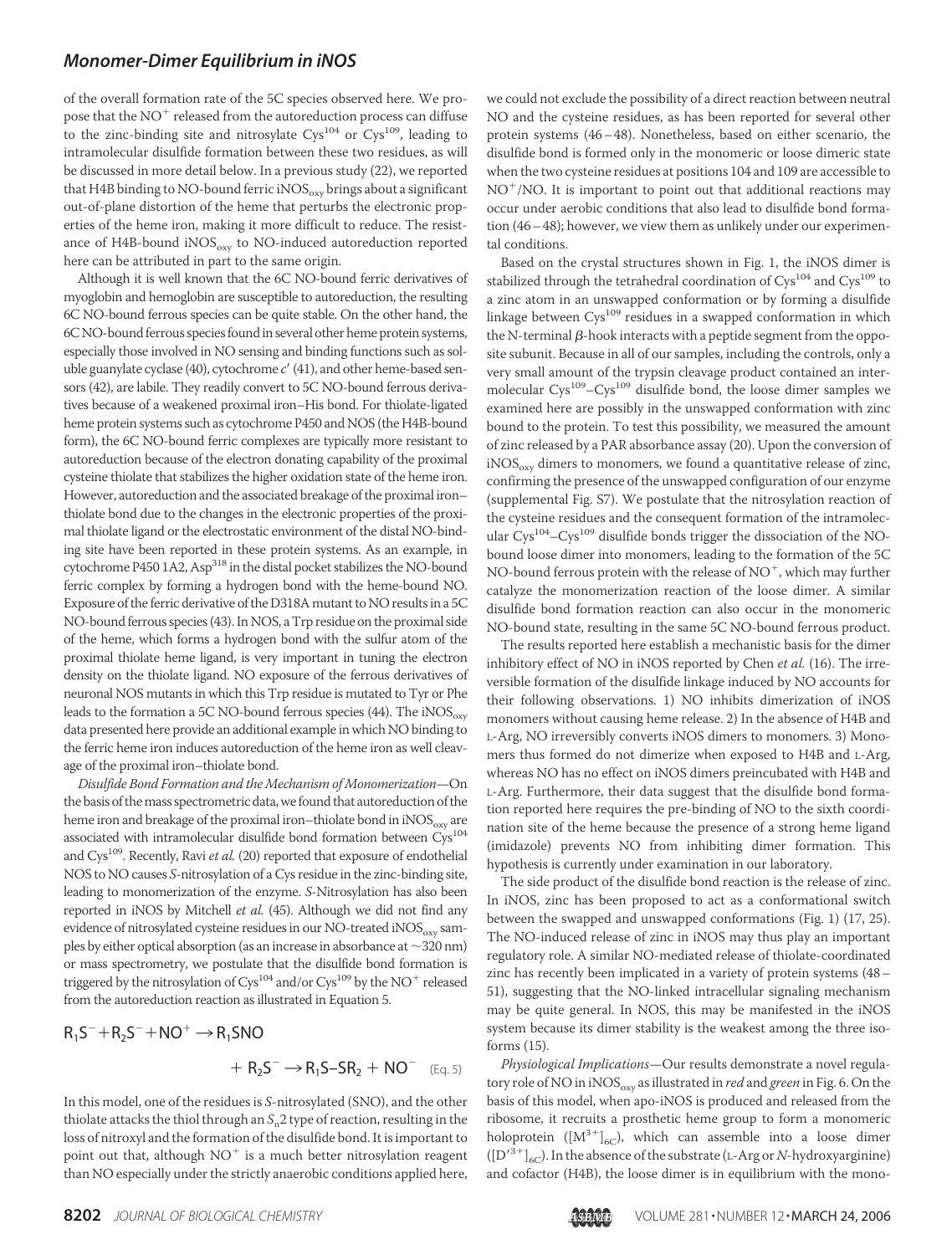

FIGURE 6. **Proposed NO-mediated regulatory mechanism in iNOS.** *M*, *D*, and *D* represent the monomeric, tight dimeric, and loose dimeric forms of the enzyme, respectively. The *asterisks* indicate the presence of an intramolecular Cys<sup>104</sup>–Cys<sup>109</sup> disulfide bond. See "Discussion" for a full description.

meric state. L-Arg or N-hydroxyarginine binding shifts the equilibrium from the monomer toward the loose dimer, whereas H4B binding introduces conformational changes that convert the enzyme to the functional tight dimer ( $[D^{3+}]_{6C}$ ). The NO generated in the tight dimer via the NO-producing catalytic cycle illustrated in *magenta* may bind to the freshly produced monomeric species  $([M^{3+}]_{6C})$  or the loose dimer  $([D'^{3+}]_{6C})$  to generate the 6C NO-bound species  $([M^{3+}-NO]_{6C}^{*}$  and  $([D<sup>3+</sup> - NO]_{6C}$ , respectively). The monomeric 6C NO-bound species is not stable and readily converts to a 5C NO-bound ferrous species  $([M^{2+}-NO]_{5C}^*$ ) through autoreduction and the associated proximal iron–thiolate bond cleavage reaction. The autoreduction reaction produces a nitrosonium ion (NO $^+$ ), which may react with Cys $^{104}$  and Cys $^{109}$ in the monomer to form an S-nitrosylated product, which subsequently leads to an intramolecular disulfide bond between these two residues. The  $NO<sup>+</sup>$  can also react with the zinc-binding site of the loose dimer  $\left(\left[\text{D}'^{3+}-\text{NO}\right]_{6\text{C}}\right)$  via the same reaction, thereby inducing the monomerization of the dimer. A similar monomerization reaction may also be directly induced by the NO molecule as indicated by the *dotted green* line (although perhaps to a lesser extent).

The NO produced in the distal pocket of the tight dimer can also rebind to the heme iron to produce a 6C NO-bound ferric heme ( $[D^{3+} NO<sub>16C</sub>$ ) as indicated by the NO autoinhibitory pathway shown in *blue* in Fig. 6. If the 6C NO-bound ferric heme is reduced to the 6C NO-bound ferrous heme  $([D^{2+}-NO]_{6C})$  by receiving an electron from the reductase domain, the enzyme is trapped in this inactive state because the NO dissociation rate is very slow from the ferrous enzyme (the dissociation reaction is thus ignored in Fig. 6). When NO is overproduced, the  ${\rm [D^{2+}-]}$  $NO$ <sub>6C</sub> species can also be generated by NO binding to the ligand-free ferrous protein ( $[D^{2+}]_{5C}$ ), although NO binding to the ferric heme is expected to be the dominant pathway. The  $\mathrm{[D^{2+}-NO]}_{6\mathrm{C}}$  species can be converted back to the active  $\left[\text{D}^{3+}\right]_{\text{6C}}$  state by reacting with  $\text{O}_2$  to produce nitrate. It has been shown that the NO autoinhibitory pathway is regulated by a delicate balance between the dissociation rate of the NO, the reduction rate of the  $\left[\mathrm{D}^{3+}-\mathrm{NO}\right]_{\mathrm{6C}}$  species, and the nitration rate of  $\left[\textrm{D}^{2+}-\textrm{NO}\right]_{\textrm{6C}}$  species with O<sub>2</sub> (52–54).

It is important to note that, in addition to the disulfide bond-mediated pathway described above, two additional dimer inhibition mecha-

## *Monomer-Dimer Equilibrium in iNOS*

nisms have been shown to play an important role in limiting the amount of NO generated by iNOS in cells under physiological conditions. In the first mechanism, NO limits dimer assembly by preventing heme insertion and decreasing heme availability because heme is required for dimer formation. This mechanism was proposed based on a series of experiments conducted by Albakri and Stuehr (21) on iNOS induced in the RAW 264.7 mouse macrophage cell line. It was found that the endogenous production of NO down-regulated the formation of the dimers despite continued accumulation of the monomer. In the second mechanism, proteins that inhibit dimerization of iNOS by binding to its N terminus have been identified in both neuronal and macrophage cells. In macrophage cells, a physiological iNOS-specific dimerization inhibitor designated NAP110 ( $\overline{\text{NOS}}$ -associated protein of  $110$  kDa) is up-regulated by interferon- $\gamma$  and lipopolysaccharide in vivo (55). NAP110 binds to iNOS in the N-terminal region (residues 1–70), a region that is not homologous to the other isoforms, thereby selectively inhibiting its dimerization. Similarly, Kalirin, a large cytosolic protein with nine spectrin-like repeats, inhibits dimerization of iNOS in neuronal cells by binding to this same region (56). In both of these cases, the protein binds to iNOS monomers, but does not convert dimers back into the monomeric form. In view of the potential importance of the dimer inhibitory pathways, a number of highly selective synthetic iNOS dimerization inhibitors that show great therapeutic potential in iNOS-related pathologies have been developed (57, 58).

In summary, we have shown that NO can regulate the monomerdimer equilibrium in iNOS by inducing the formation of a non-native disulfide linkage between  $\text{Cys}^{104}$  and  $\text{Cys}^{109}$ , in addition to its autoinhibitory effect. The novel monomer-dimer regulatory mechanism mediated by NO revealed here thus sheds new light on the functional mechanisms of NOS.

Acknowledgment—We thank Dr. Andy Arvai (Scripps Research Institute) for providing the coordinates for the crystal structures shown in Fig. 1.

#### **REFERENCES**

- 1. Stuehr, D. J. (1999) Biochim. Biophys. Acta **1411,** 217–230
- 2. Alderton, W. K., Cooper, C. E., and Knowles, R. G. (2001) Biochem. J. **357,** 593–615
- 3. Marletta, M. A. (1993) Adv. Exp. Med. Biol. **338,** 281–284
- 4. Nathan, C., and Xie, Q. W. (1994) Cell **78,** 915–918
- 5. Siddhanta, U., Presta, A., Fan, B., Wolan, D., Rousseau, D. L., and Stuehr, D. J. (1998) J. Biol. Chem. **273,** 18950–18958
- 6. Panda, K., Ghosh, S., and Stuehr, D. J. (2001) J. Biol. Chem. **276,** 23349–23356
- 7. Crane, B. R., Arvai, A. S., Ghosh, D. K., Wu, C., Getzoff, E. D., Stuehr, D. J., and Tainer, J. A. (1998) Science **279,** 2121–2126
- 8. Raman, C. S., Li, H., Martasek, P., Kral, V., Masters, B. S., and Poulos, T. L. (1998) Cell **95,** 939–950
- 9. Li, H., Raman, C. S., Glaser, C. B., Blasko, E., Young, T. A., Parkinson, J. F., Whitlow, M., and Poulos, T. L. (1999) J. Biol. Chem. **274,** 21276–21284
- 10. Fischmann, T. O., Hruza, A., Niu, X. D., Fossetta, J. D., Lunn, C. A., Dolphin, E., Prongay, A. J., Reichert, P., Lundell, D. J., Narula, S. K., and Weber, P. C. (1999) Nat. Struct. Biol. **6,** 233–242
- 11. Marletta, M. A. (1994) Cell **78,** 927–930
- 12. Klatt, P., Schmidt, K., Lehner, D., Glatter, O., Bachinger, H. P., and Mayer, B. (1995) EMBO J. **14,** 3687–3695
- 13. Klatt, P., Pfeiffer, S., List, B. M., Lehner, D., Glatter, O., Bachinger, H. P., Werner, E. R., Schmidt, K., and Mayer, B. (1996) J. Biol. Chem. **271,** 7336–7342
- 14. Mayer, B., Wu, C., Gorren, A. C., Pfeiffer, S., Schmidt, K., Clark, P., Stuehr, D. J., and Werner, E. R. (1997) Biochemistry **36,** 8422–8427
- 15. Panda, K., Rosenfeld, R. J., Ghosh, S., Meade, A. L., Getzoff, E. D., and Stuehr, D. J. (2002) J. Biol. Chem. **277,** 31020–31030
- 16. Chen, Y., Panda, K., and Stuehr, D. J. (2002) Biochemistry **41,** 4618–4625
- 17. Crane, B. R., Rosenfeld, R. J., Arvai, A. S., Ghosh, D. K., Ghosh, S., Tainer, J. A., Stuehr, D. J., and Getzoff, E. D. (1999) EMBO J. **18,** 6271–6281
- 18. Abu-Soud, H. M., Wang, J., Rousseau, D. L., Fukuto, J. M., Ignarro, L. J., and Stuehr, D. J. (1995) J. Biol. Chem. **270,** 22997–23006
- 19. Abu-Soud, H. M., Ichimori, K., Nakazawa, H., and Stuehr, D. J. (2001) Biochemistry